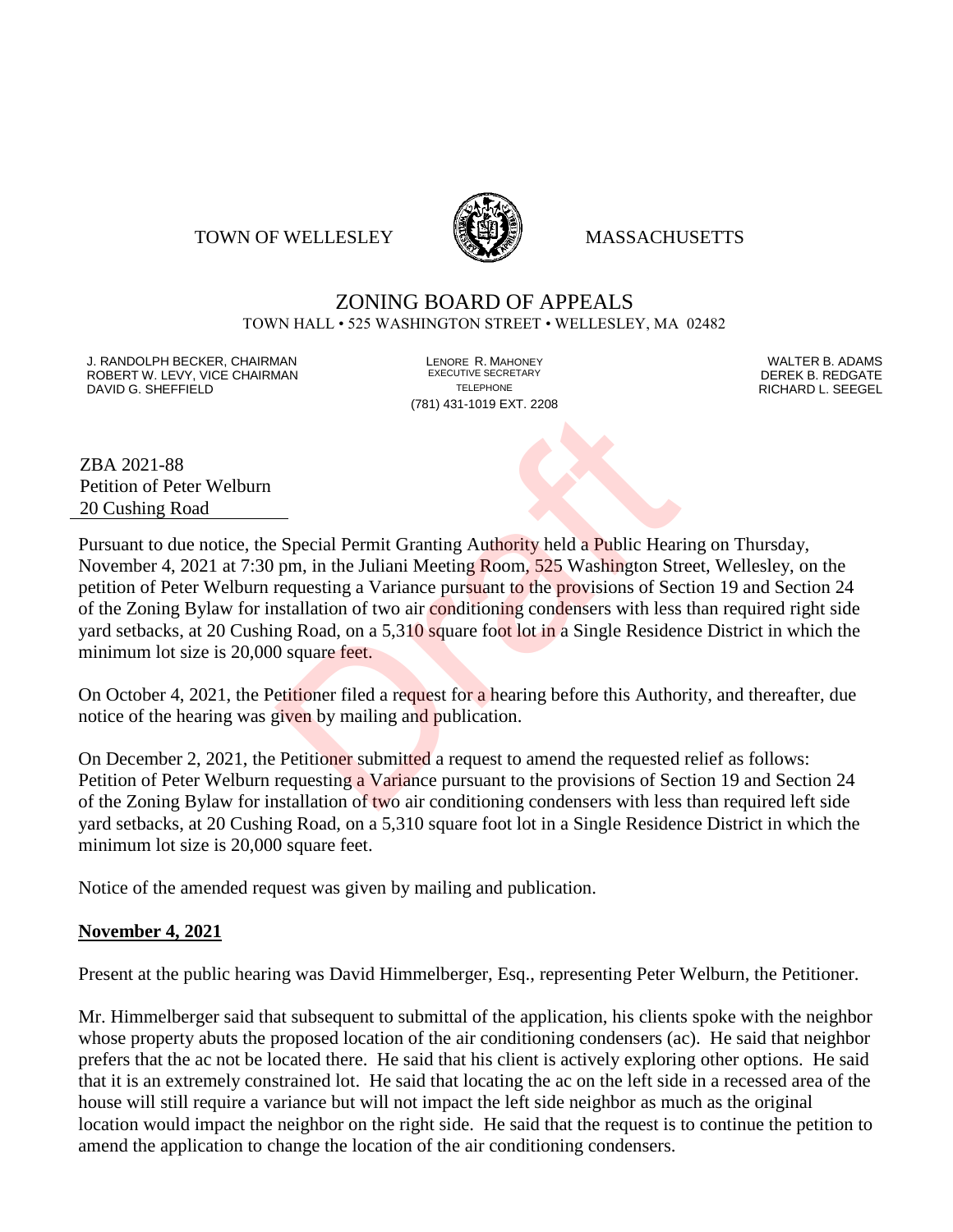The Board voted unanimously to continue the petition to January 6, 2022.

## **January 6, 2022**

Present at the public hearing was David Himmelberger, Esq., who said that the plans were revised to locate the ac in a notch on the left side of the house with a 4.7 foot setback, on a 5,310 square foot lot in a district where the minimum lot size requirement is 20,000 square feet. He said that neighbor on the left side submitted an email to the Zoning office stating that they have no problem with the proposed location of the ac on the left side. He said that the Board noted at the previous hearing that the cut sheets for the condensers show that the model selected was among the quietest that are currently manufactured. He requested that the Board grant a variance for location of two ac condensers in the left side yard setback.

Mr. Himmelberger said that the proposed setback is 4.7 feet from the edge of the property, which is shown as a dotted line on the plot plan. He said that there is an easement past the dotted line. He said setbacks from the corners on the left side of the house are 6.3 feet and 7.2 feet. He said that there is a slightly elevated driveway from the left side neighbor and a retaining wall. He said that there are plantings along the edge of the driveway easement. at the proposed setback is 4.7 feet from the edge of the<br>the plot plan. He said that there is an easement past the<br>on the left side of the house are  $6.3$  feet and 7.2 feet. F<br>from the left side neighbor and a retaining w

Mr. Himmelberger said that the hardship relates to the shape of the lot.

There was no member of public who wished to speak to the petition.

## **Statement of Facts**

The subject property is located at 20 Cushing Road, on a 5,310 square foot lot in a Single Residence District in which the minimum lot size is 20,000 square feet, with a minimum front yard setback of 29.5 feet where 30 feet is required, a minimum left side yard setback of 6.3 feet and a minimum right side yard setback of 10.3 feet where 20 feet is required, and minimum frontage of 50 feet where 60 feet is required.

The Petitioner is requesting a Variance pursuant to the provisions of Section 19 and Section 24 of the Zoning Bylaw for installation of two air conditioning condensers with less than required left side yard setbacks, on a 5,310 square foot lot in a Single Residence District in which the minimum lot size is 20,000 square feet.

Letter to Zoning Board of Appeals, dated 9/27/21, from David J. Himmelberger, Esq., a Plot Plan, dated 9/1/21, Proposed Condenser Plan, dated 12/02/21, stamped by Daniel J. Tivnan, Professional Land Surveyor, Floor Plans and Elevation Drawings, dated 5/7/20, prepared by Patrick Ahearn Architect, American Standard Variable Speed AccuLink Air Conditioner 4A7V8024A1000B, dated April 2020, and photographs were submitted.

On January 5, 2022, the Planning Board Staff recommended that a Variance be approved, subject to a condition.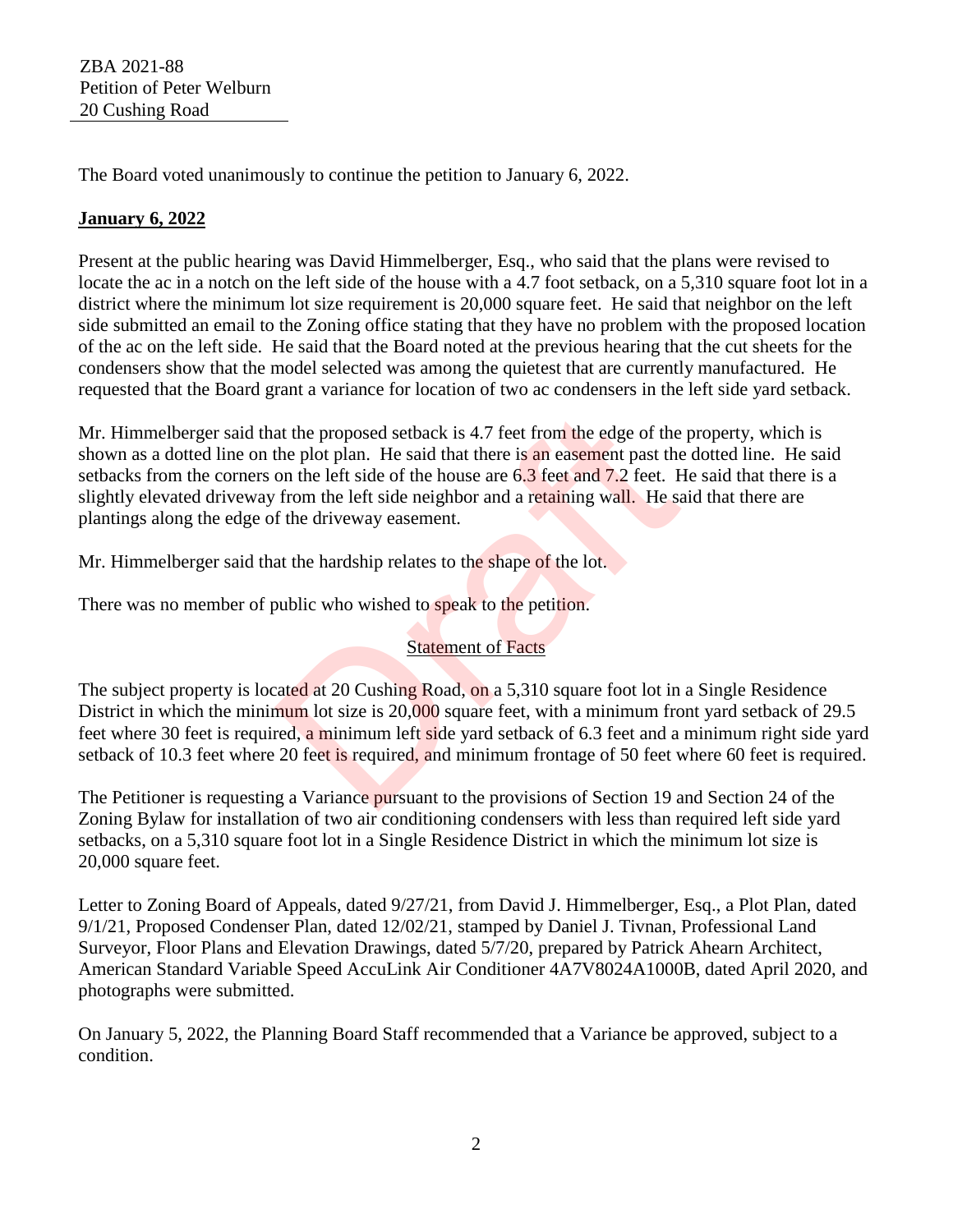### Decision

This Authority has made a careful study of the materials submitted and the information presented at the hearing.

It is the opinion of this Authority that literal enforcement of the provisions of the Zoning Bylaw would involve substantial hardship, financial or otherwise, to the petitioner owing to circumstances relating to the shape of such land, which does not generally affect the zoning district in which it is located, the hardship has not been self-created, and desirable relief may be granted without substantial detriment to the public good, and without nullifying or substantially derogating from the intent or purpose of the Zoning Bylaw.

Therefore, the requested Variance from the terms of Section 19 and pursuant to the provisions of Section 24-D of the Zoning Bylaw is granted to allow for installation of two air conditioning condensers with less than required left side yard setbacks, on a 5,310 square foot lot in a Single Residence District in which the minimum lot size is 20,000 square feet, subject to the following condition: France from the terms of Section 19 and pursuant to the is granted to allow for installation of two air condition setbacks, on a 5,310 square foot lot in a Single Reside 0 square feet, subject to the following condition:<br>I

• American Standard Variable Speed AccuLink Air Conditioner 4A7V8024A1000B units, as shown on the manufacturer's specification sheets dated April 2020, shall be installed.

The Inspector of Buildings is hereby authorized to issue a permit for installation upon receipt and approval of a building application and detailed plans.

If installation has not commenced, except for good cause, this Variance shall expire one year after the date time stamped on this decision.